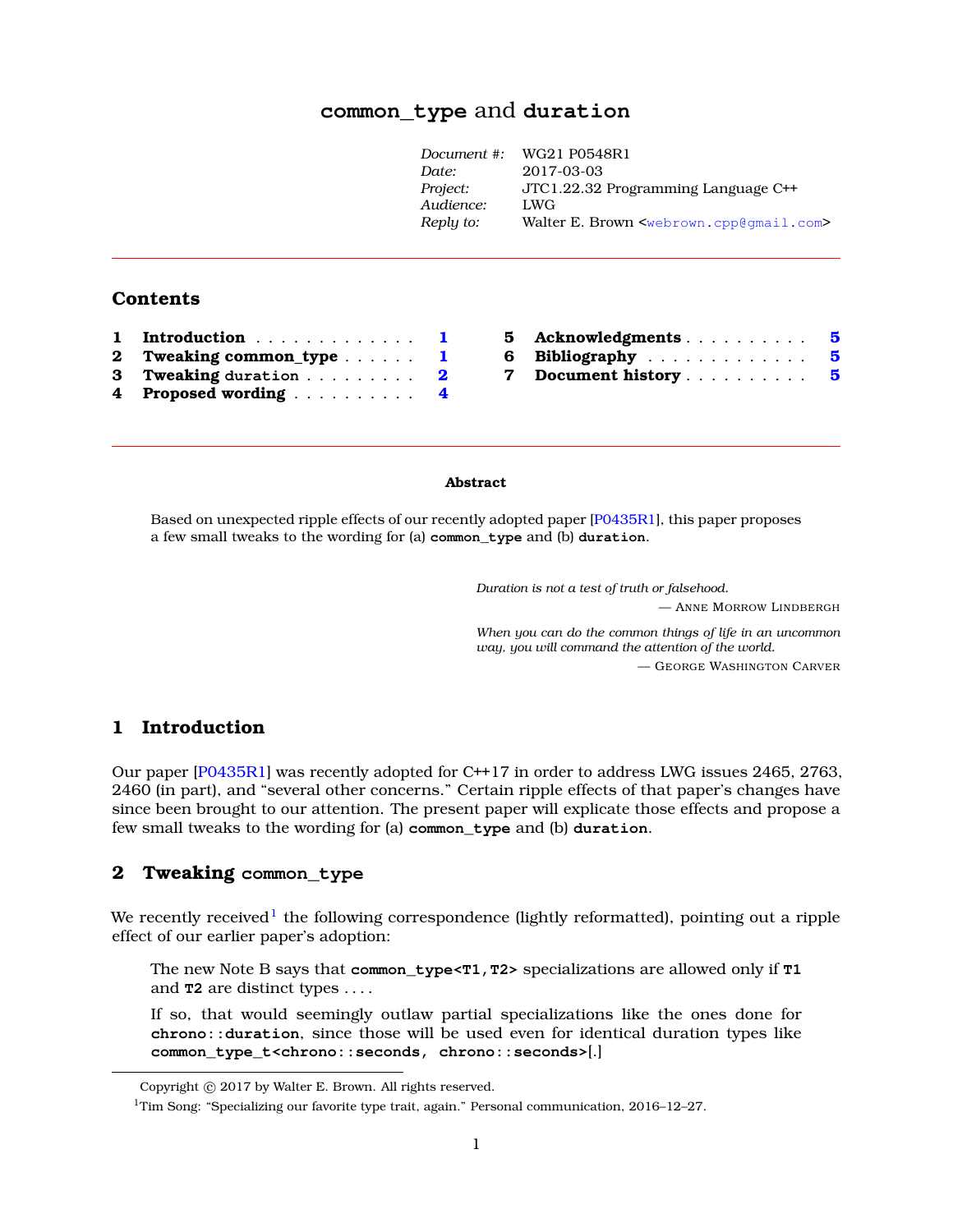This is certainly an unexpected consequence, and one that should be promptly addressed by a change either to the specification of **common\_type** or to the specification of its **duration** specialization.

That specialization is currently quite simply and elegantly specified in [time.traits.specializations] (reflowed below to fit available space):

```
1 template <class Rep1, class Period1, class Rep2, class Period2>
2 struct common_type< chrono::duration<Rep1, Period1>
3 , chrono::duration<Rep2, Period2>
4 >
5 {
6 using type = chrono::duration<common_type_t<Rep1, Rep2>, see below>;
7 };
```
We would like to preserve this and similar specializations. We therefore restrict ourselves to consider how best to adjust **common\_type** to allow this.

On the one hand, it would certainly be easy enough to strike "distinct" from the **common\_type** specification, and thereby again permit partial specializations for **chrono::duration**, etc. On the other hand, doing so removes what we believe to be an important guarantee regarding **common\_type**'s behavior, namely, that **common\_type\_t<T,T>** and **common\_type\_t<T>** always denote the same type. (There is even a Note pointing out that "When **is\_same\_v<T1,T2>** is **true**, the effect is equivalent to that of **common\_type<T1>**.")

We therefore propose the following adjustments to **common\_type**'s specification: (a) to strike "distinct" as discussed above, (b) to redefine the result of **common\_type**'s single-argument case as having **common\_type\_t<T0,T0>** (rather than the current **decay\_t<T0>**), and (c) to strike the now-redundant Note cited above.

We note that the net effect of these changes may impact existing code, but only in contrived scenarios that seem unlikely to arise in practice. Here are three examples:

```
1 using non_reduced_seconds = duration< int, ratio<10, 10> >;
2 static_assert( is_same_v< common_type_t<non_reduced_seconds>
3 , non_reduced_seconds
4 >
5 , "no longer holds"
6 );
1 struct A { };
2 template< typename T > struct common_type<A, T> { }; // no common type
3 · · · common_type_t<A> · · · // previously ignores, now uses the above specialization
1 struct B { };
2 struct common_type<B, B> { using type = common_type_t<B>; }; // now recursive
```
### <span id="page-1-0"></span>**3 Tweaking duration**

While examining **duration**'s use of **common\_type**'s specializations as discussed above, we noted what appeared to be a minor inconsistency between **duration**'s unary **+** and **-** operators and their corresponding binary operators. The relevent **-** operators are today specified as follows (**+** is nearly identical):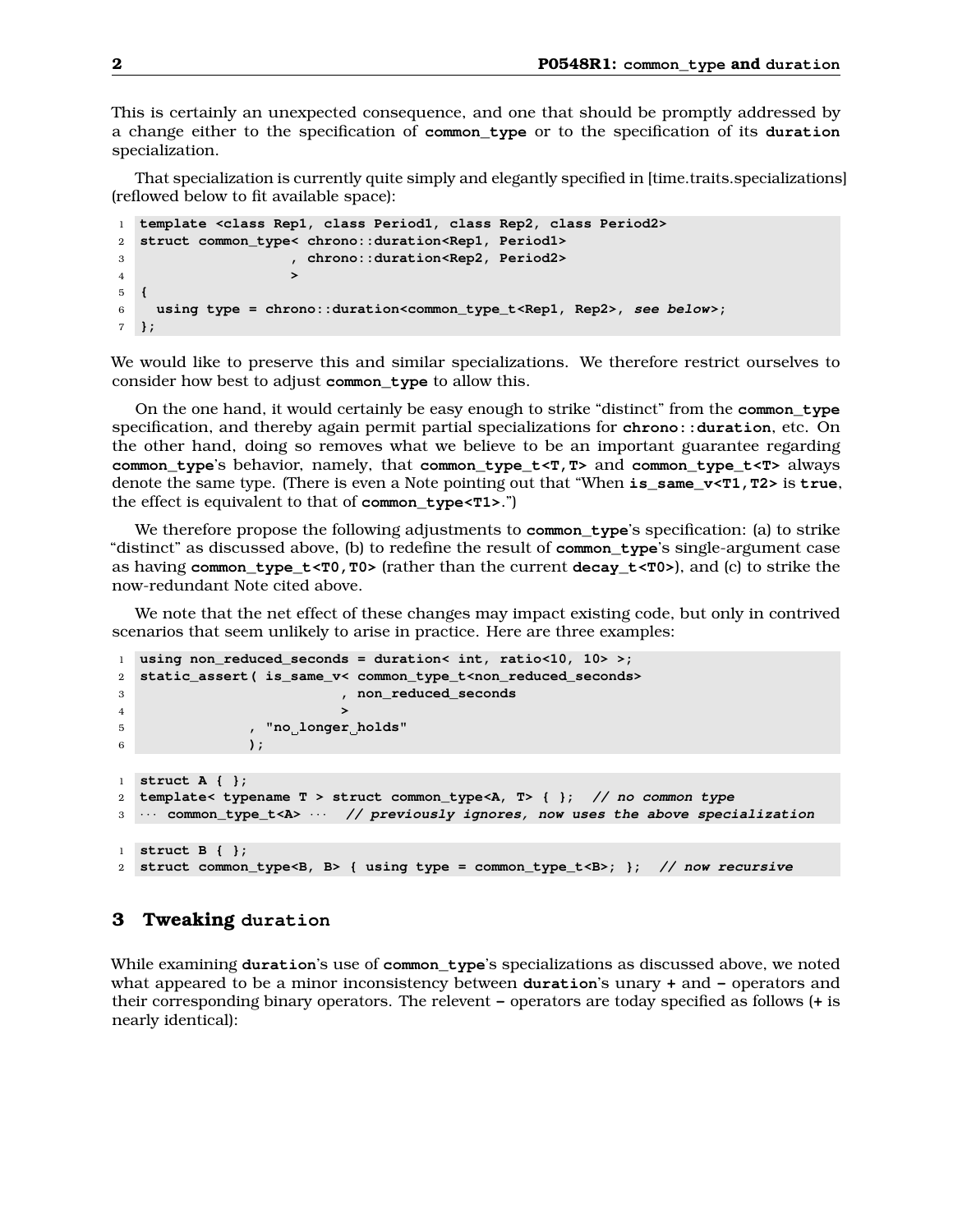```
1 template< class Rep, class Period = ratio<1> >
2 class duration {
\overline{3}4 constexpr duration operator-() const;
5<sup>5</sup>6 };
8 template< class Rep1, class Period1, class Rep2, class Period2 >
9 common_type_t< duration<Rep1, Period1>, duration<Rep2, Period2> >
10 constexpr operator-( const duration<Rep1, Period1>& lhs
11 , const duration<Rep2, Period2>& rhs
12 );
```
Note especially these declarations' return types. The unary member function returns the type of which it is a member, while the binary free function returns the **common\_type\_t** of its arguments' types.

Now consider the following example:

```
1 using D = duration<int, ratio<10,10>>;
2 D a{0};
3 D b{1};
5 static_assert( is_same_v< decltype(-b), D > );
6 static_assert( is_same_v< decltype(a-b), duration<int,ratio<1,1>> > );
7 static_assert( not is_same_v< decltype(-b), decltype(a-b) > );
```
It seems a bit surprising that all the assertions hold true. In particular:

- If binary minus may implicitly reduce the ratio, shouldn't unary minus do the same?
- Conversely, if unary minus never reduces the ratio, shouldn't binary minus behave likewise?
- More simply stated, when **a** is zero (and at all other times), shouldn't the type of **a-b** be the same as the type of **-b**?

We believe that the answer to this last question should be yes, the types ought always be the same.

How common are such occurrences? **<chrono>** expert Howard Hinnant reported<sup>[2](#page-2-0)</sup> that "Nonreduced duration types are an anomaly that may or may not exist in the wild at this point. I haven't seen one, so at most they are not common." He further opined that "we should also be conservative and not . . . propagate more of them into existing code."

Accordingly, we propose to change the return types for **duration**'s unary **operator+** and **operator-** members such that reduced duration types may be produced, as is the case for the corresponding binary operators. Given the changes already proposed above for **common\_type**, the change here becomes very simple: merely replace the operators' return type, currently **duration**, by **common\_type\_t<duration>**. [3](#page-2-1)

Further, it would be beneficial to indicate more explicitly that non-reduced duration types are discouraged. They are not propagated via the binary operators, and with the above change are no longer routinely propagated via the unary operators. To close the door a bit further, we additionally recommend that **duration**'s nested type alias **period** be adjusted so as to alias **Period::type** (the reduced ratio) rather than **Period** (the non-reduced ratio).[4](#page-2-2)

<span id="page-2-1"></span><span id="page-2-0"></span><sup>2</sup>Howard Hinnant: "Re: Specializing our favorite type trait, again." Personal correspondence, 2016–12–28.

<sup>3</sup>Note that this change does not introduce any additional conversion operations. Thus there are no new opportunities for rounding or other error even if the underlying representation were a floating-point type, for example.

<span id="page-2-2"></span><sup>4</sup>We intend, in a future paper, to explore the possibility of unifying all non-reduced **ratio** types with their respective reduced equivalents. While such an approach seems promising, it is far beyond the scope of the present proposal.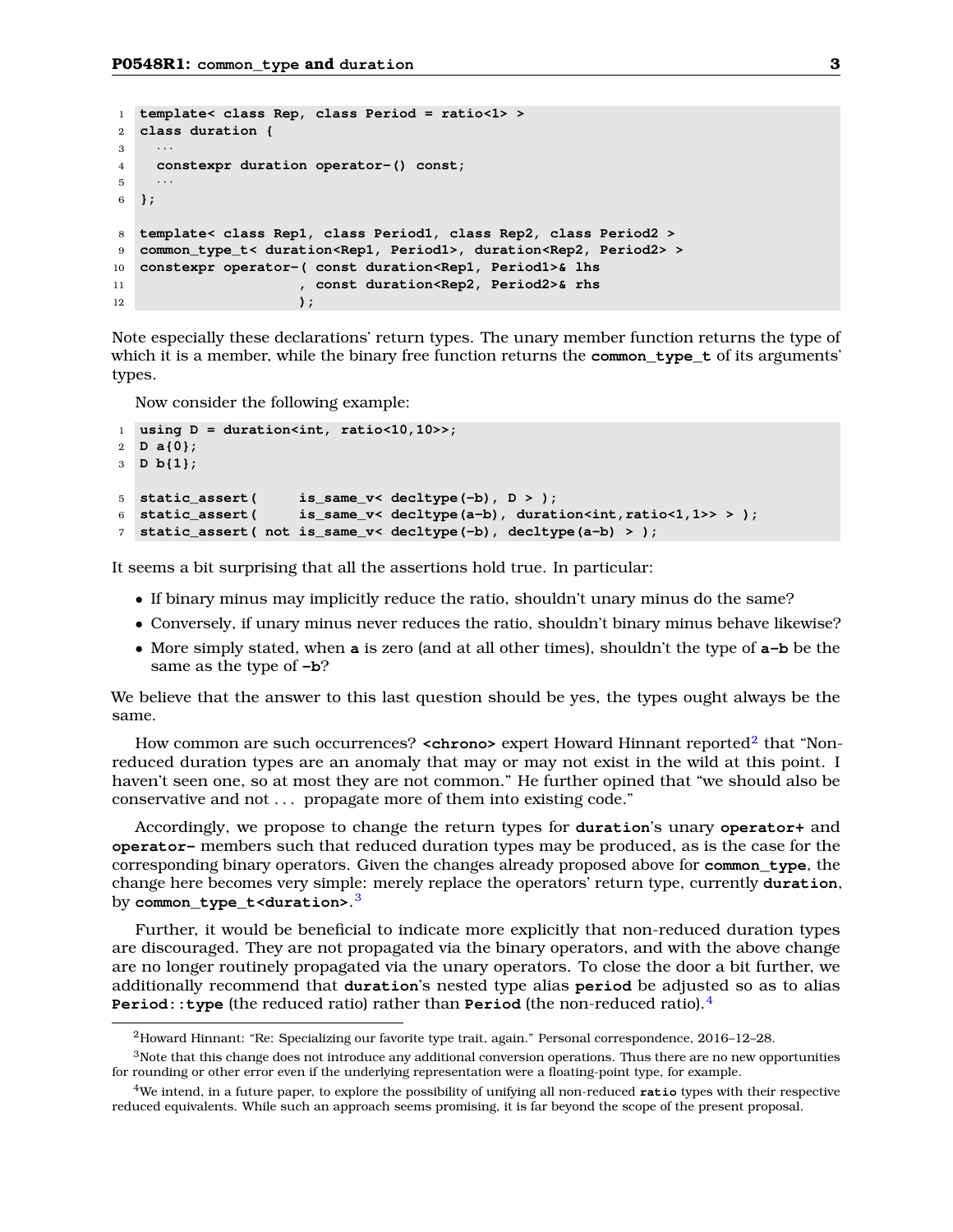# <span id="page-3-0"></span>**4 Proposed wording**[5](#page-3-1)

### **4.1 Tweaking common\_type**

**4.1.1** Adjust [meta.trans.other]/3.2 as shown:

If **sizeof...(T)** is one, let **T0** denote the sole type constituting the pack **T**. The member *typedef-name* **type** shall denote the same type, if any, as **decay\_t<T0>common\_type\_t<T0,T0>**; otherwise there shall be no member **type**.

**4.1.2** Strike, in its entirety, the following Note that concludes [meta.trans.other]/3:

. . . . [Note: When **is\_same\_v<T1,T2>** is **true**, the effect is equivalent to that of **common\_type<T1>**. -end notel

**4.1.3** Adjust [meta.trans.other]/4 as shown:

. . . a program may specialize **common\_type<T1,T2>** for distinct types **T1** and **T2** such that . . . .

#### **4.2 Tweaking duration**

**4.2.1** Adjust an alias and two return types in the synopsis following [time.duration]/1 as shown:

```
· · ·
public:
  using rep = Rep;
  using period = typename Period::type;
private:
  · · ·
  // 20.17.5.3, arithmetic
  constexpr common_type_t<duration> operator+() const;
  constexpr common_type_t<duration> operator-() const;
  · · ·
```
**4.2.2** Adjust the return types in [time.duration.arithmetic]/1-2 as shown:

**constexpr common\_type\_t<duration> operator+() const;**

1 *Returns:* **common\_type\_t<duration>(\*this)**.

**constexpr common\_type\_t<duration> operator-() const;**

2 *Returns:* **common\_type\_t<duration>(-rep\_)**.

<span id="page-3-1"></span><sup>&</sup>lt;sup>5</sup>All proposed additions and deletions are relative to the post-Issaquah Working Draft [\[N4618\]](#page-4-4). Editorial notes are displayed against a gray background.